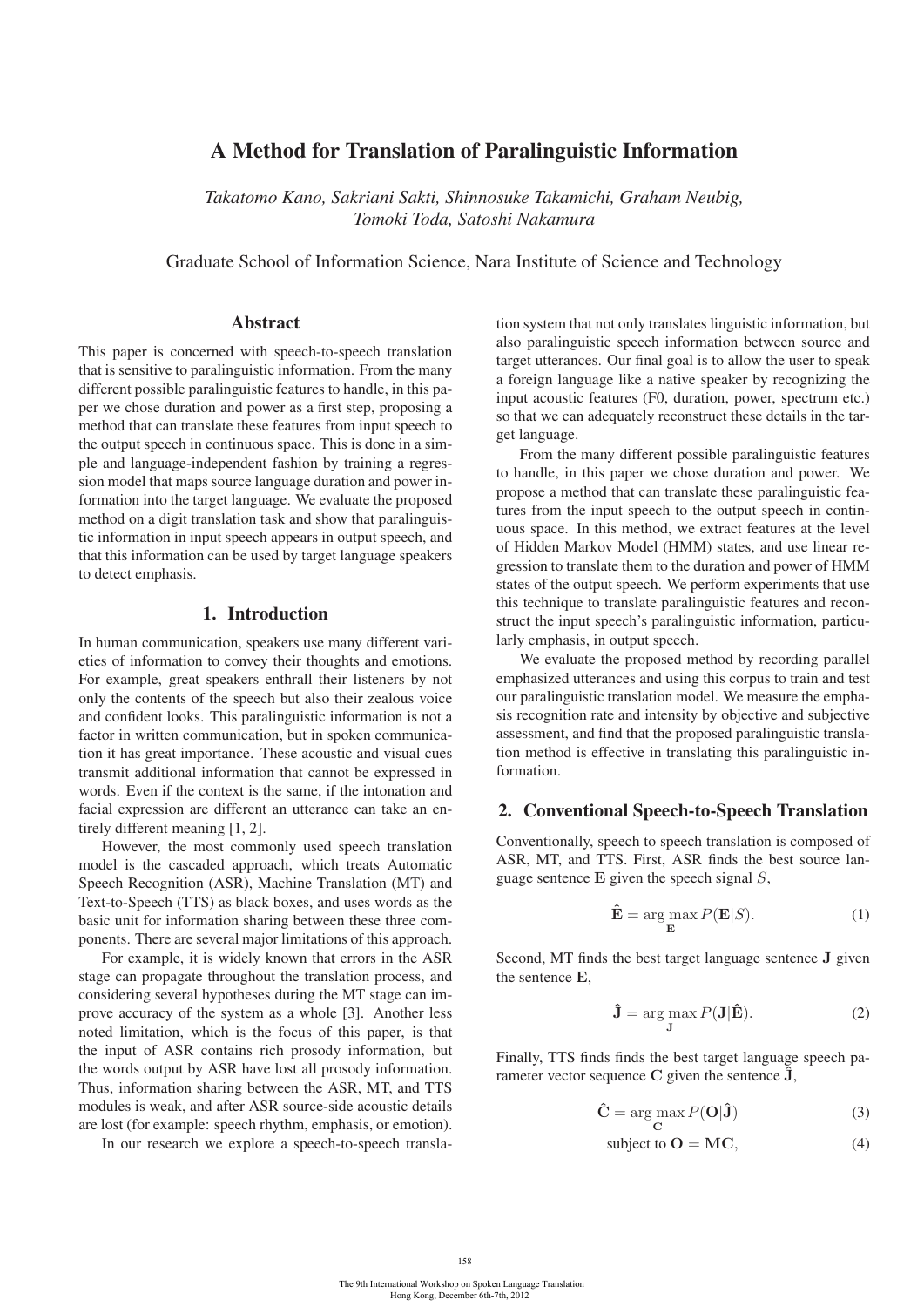where **O** is a joint static and dynamic feature vector sequence of the target speech parameters and **M** is a transformation matrix from the static feature vector sequence into the joint static and dynamic feature vector sequence.

It should be noted that in the ASR step here we are translating speech S, which is full of rich acoustic and prosodic cues, into a simple discrete string of words **E**. As a result, in conventional systems all of the acoustic features of speech are lost during recognition, as shown in Figure 1. These features include the gender of the speaker, emotion, emphasis, and rhythm. In the TTS stage, acoustic parameters are generated from the target sentence and training speech only, which indicates that they will reflect no feature of the input speech.



Figure 1: Conventional speech to speech translation model

# 3. Acoustic Feature Translation Model

In order to resolve this problem of lost acoustic information, we propose a method to translate paralinguistic features of the source speech into the target language. Our proposed method consists of three parts: word recognition and feature extraction with ASR, lexical and paralinguistic translation with MT and linear regression respectively, and speech synthesis with TTS. While this is the same general architecture as traditional speech translation systems, we add an additional model to translate not only lexical information but also two types of paralinguistic information: duration and power. In this paper, in order to focus specifically on paralinguistic translation we chose a simple, small-vocabulary lexical MT task: number-to-number translation.

#### 3.1. Speech Recognition

The first step of the process uses ASR to recognize the lexical and paralinguistic features of the input speech. This can be represented formally as

$$
\hat{\mathbf{E}}, \hat{\mathbf{X}} = \underset{\mathbf{E}, \mathbf{X}}{\arg \max} P(\mathbf{E}, \mathbf{X}|S),
$$
 (5)

where S indicates the input speech, **E** indicates the words included in the utterance and **X** indicates paralinguistic features of the words in **E**.

In order to recognize this information, we construct a word-based HMM acoustic model. The acoustic model is trained with audio recordings of speech and the corresponding transcriptions **E** using the standard Baum-Welch algorithm. Once we have created our model, we perform simple speech recognition using the HMM acoustic model and a language model that assigns a uniform probability to all digits. Viterbi decoding can be used to find **E**.

Finally we can decide the duration and power vector  $x_i$  of each word  $e_i$ . The duration component of the vector is chosen based on the time spent in each state of the HMM acoustic model in the path found by the Viterbi algorithm. For example, if word  $e_i$  is represented by the acoustic model A, the duration component will be a vector with length equal to the number of HMM states representing  $e_i$ in A, with each element being an integer representing the number of frames emitted by each state. The power component of the vector is chosen in the same way, and we take the mean value of each feature over frames that are aligned to the same state of the acoustic model. We express power as [power,  $\Delta$ power,  $\Delta$  $\Delta$ power] and join these features together as a super vector to control power in the translation step.

# 3.2. Lexical Translation

Lexical translation is defined as finding the best translation **J** of sentence **E**.

$$
\hat{\mathbf{J}} = \underset{\mathbf{J}}{\arg \max} P(\mathbf{J}|\mathbf{E}),\tag{6}
$$

where **J** indicates the target language sentence and **E** indicates the recognized source language sentence. Generally we can use a statistical machine translation tool like Moses [4], to obtain this translation in standard translation tasks. However in this paper we have chosen a simple number-tonumber translation task so we can simply write one-to-one lexical translation rules with no loss in accuracy.

### 3.3. Paralinguistic Translation

Paralinguistic translation converts the source-side duration and mean power vector **X** into the target-side duration and mean power vector **Y** according to the following equation

$$
\hat{\mathbf{Y}} = \underset{\mathbf{Y}}{\arg \max} P(\mathbf{Y}|\mathbf{X}).\tag{7}
$$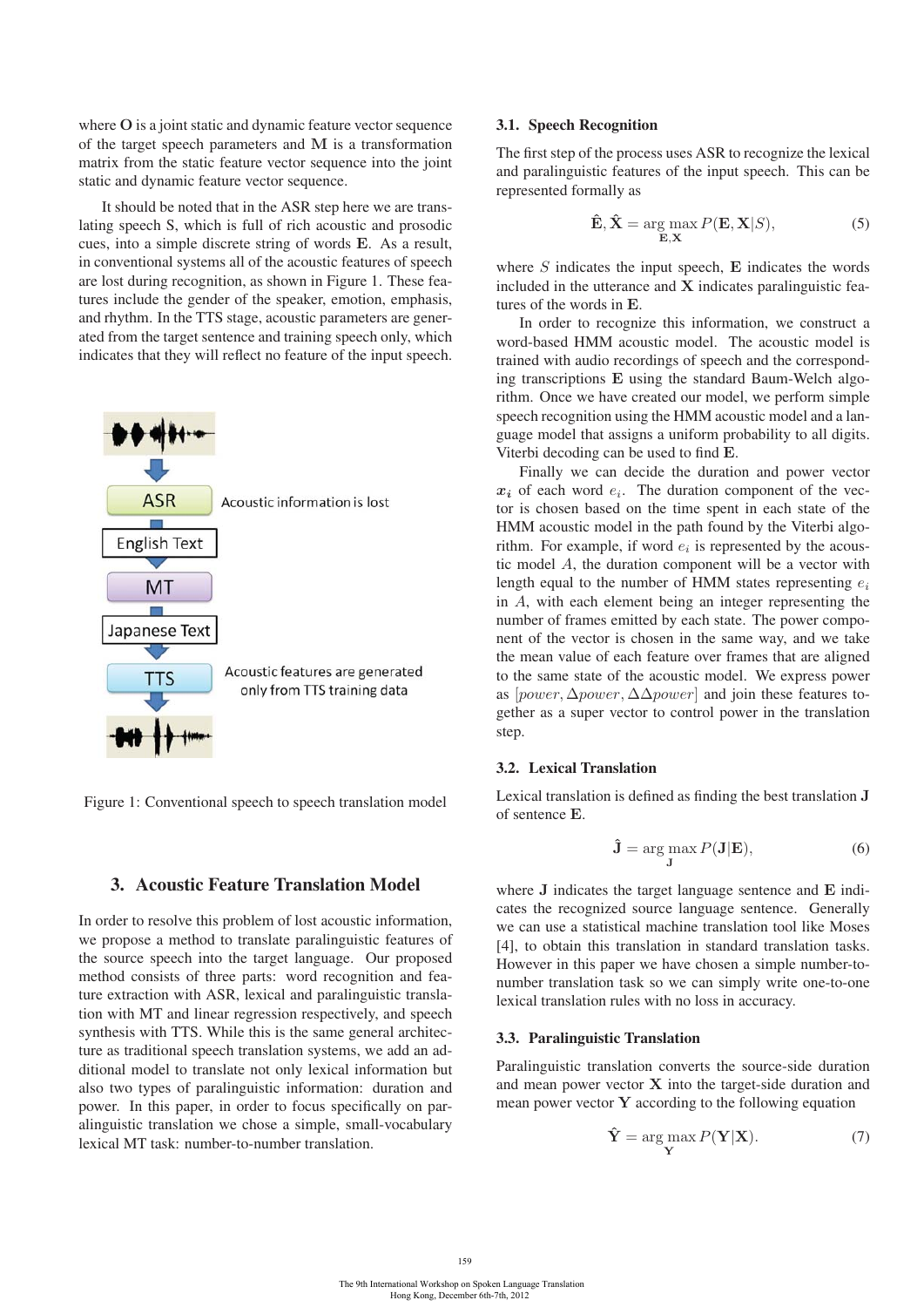

Figure 2: Overview of paralinguistic translation

In particular, we control duration and power of each word using a source-side duration and power super vector  $x_i$  =  $[x_1, \cdots, x_{N_x}]^{\top}$  and a target-side duration and power super vector  $y_i = [y_1, \dots, y_{N_y}]$ . In these vectors  $N_x$  rep-<br>recents the number of HMM states on the source side and resents the number of HMM states on the source side and  $N_{\nu}$  represents the number of HMM states on the target side. - indicates transposition. The sentence duration and power vector consists of the concatenation of the word duration and power vectors such that  $\mathbf{Y} = [\mathbf{y}_1, \cdots, \mathbf{y}_i, \cdots, \mathbf{y}_I]$  where I is the length of the sentence. In this work, to simplify our translation task, we assume that duration and power translation of each word pair is independent from that of other words, allowing us to find the optimal Y using the following equation:

$$
\hat{\mathbf{Y}} = \arg\max_{\mathbf{Y}} \prod_{i} P(\mathbf{y}_i | \mathbf{x}_i). \tag{8}
$$

The word-to-word acoustic translation probability  $P(y_i|x_i)$  can be defined with any function, but in this work we choose to use linear regression, which indicates that *y<sup>i</sup>* is distributed according to a normal distribution

$$
P(\mathbf{y_i}|\mathbf{x_i}) = N(\mathbf{y_i}; \mathbf{W}_{e_i,j_i}\mathbf{x_i'}, S)
$$
\n(9)

where x' is  $\left[1x^{\top}\right]$  and  $\mathbf{W}_{e_i,j_i}$  is a regression matrix (in-<br>cluding a hias) defining a linear transformation expressing cluding a bias) defining a linear transformation expressing the relationship in duration and power between  $e_i$  and  $j_i$ . An important point here is how to construct regression matrices for each of the words we want to translate. In order to do so, we optimize each regression matrix on the translation model training data by minimize root mean squared error (RMSE) with a regularization term

$$
\hat{\mathbf{W}}_{e,j} = \underset{\mathbf{W}_{e_i,j_i}}{\arg \min} \sum_{n=1}^{N} ||\mathbf{y}^*_{n} - \mathbf{y}_n||^2 + \alpha ||\mathbf{W}_{e_i,j_i}||^2, \tag{10}
$$

where  $N$  is the number of training samples,  $n$  is the id of each training sample, *y<sup>∗</sup>* is target language reference word duration and power vector, and  $\alpha$  is a hyper-parameter for the regularization term to prevent over-fitting.<sup>1</sup> This maximization can be solved efficiently in closed form using simple matrix operations.

### 3.4. Speech Synthesis

In the TTS part of the system we use an HMM-based speech synthesis system [5], and reflect the duration and power information of the target word paralinguistic information vector onto the output speech. The output speech parameter vector sequence  $\mathbf{C} = [\mathbf{c}_1, \cdots, \mathbf{c}_T]^{\top}$  is determined by max-<br>imizing the target HMM likelihood function given the target imizing the target HMM likelihood function given the target word duration and power vector  $\hat{Y}$  and the target language sentence  $\hat{\mathbf{J}}$  as follows:

$$
\hat{\mathbf{C}} = \underset{\mathbf{C}}{\arg \max} P(\mathbf{O}|\hat{\mathbf{J}}, \hat{\mathbf{Y}})
$$
 (11)

$$
subject to O = MC,
$$
\n(12)

where **O** is a joint static and dynamic feature vector sequence of the target speech parameters and **M** is a transformation matrix from the static feature vector sequence into the joint static and dynamic feature vector sequence.

While TTS generally uses phoneme-based HMM models, we instead used a word based HMM to maintain the consistency of feature extraction and translation. In this task the vocabulary is small, so we construct an independent context model.

#### 4. Evaluation

### 4.1. Experimental Setting

We examine the effectiveness of the proposed method through English-Japanese speech-to-speech translation experiments. In these experiments we assume the use of speech-to-speech translation in a situation where the speaker is attempting to reserve a ticket by phone in a different language. When the listener accidentally makes a mistake when listening to the ticket number, the speaker re-speaks, emphasizing the place where the listener has made the mistake. In this situation, if we can translate the paralinguistic information, particularly emphasis, this will provide useful information to the listener about where the mistake is. This information will not be present with linguistic information only.

160

<sup>&</sup>lt;sup>1</sup>We chose  $\alpha$  to be 10 based on preliminary tests but the value had little effect on subjective results.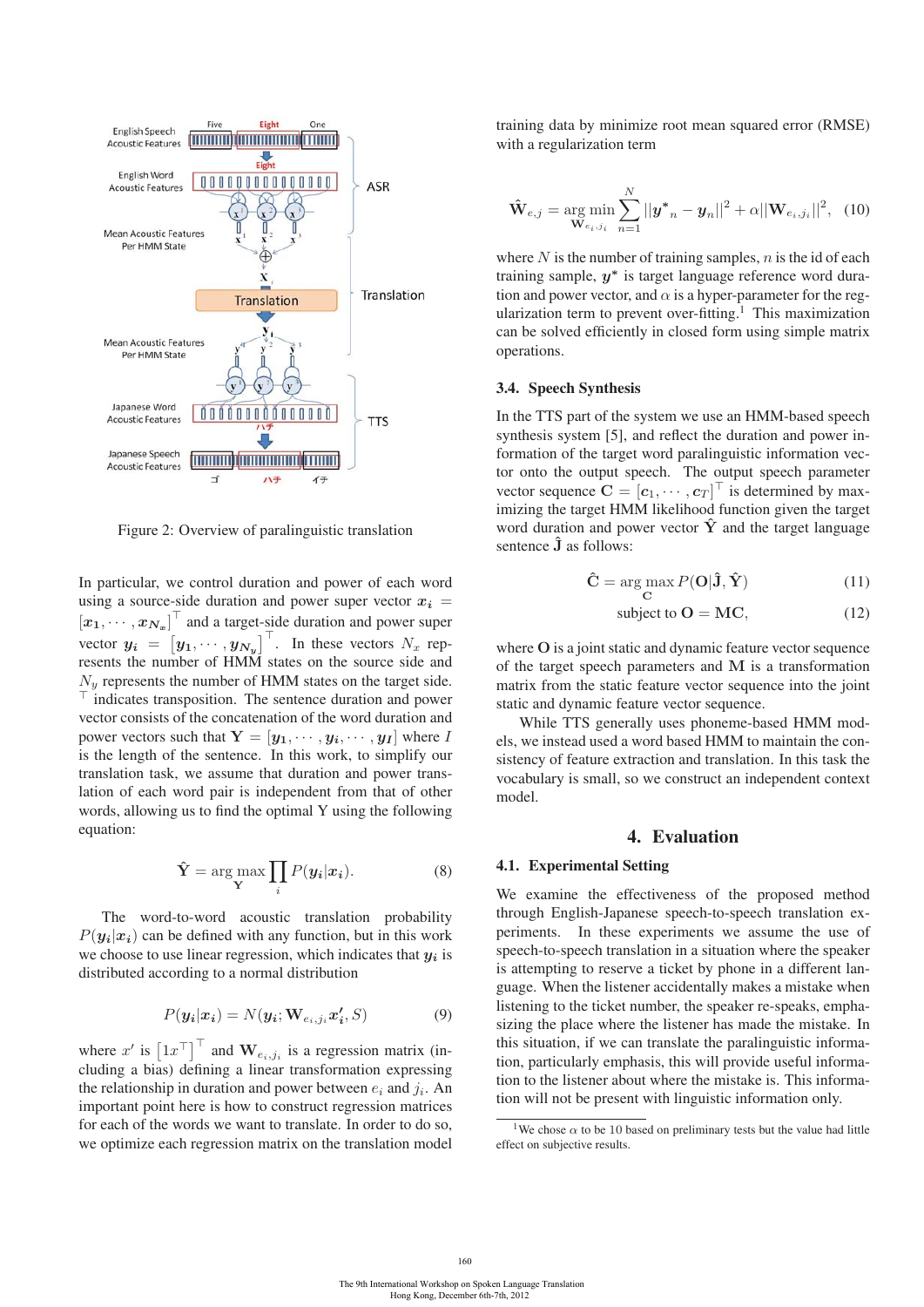In order to simulate this situation, we recorded a bilingual speech corpus where an English-Japanese bilingual speaker emphasizes one word during speech in a string of digits. The lexical content to be spoken was 500 sentences from the AURORA2 data set, chosen to be word balanced by greedy search [6]. The training set is 445 utterances and the test set is 55 utterances, graded by 3 evaluators. We plan to make this data freely available by the publication of this paper.

Before the experiments, we analyzed the recorded speech's emphasis. We found several inclinations of emphasized segments such as shifts in duration and power. For example there are often long silences before or after emphasized words, and the emphasized word itself becomes longer and louder.

We further used this data to build an English-Japanese speech translation system that include our proposed paralinguistic translation model. We used the AURORA2 8440 utterance bilingual speech corpus to train the ASR module. Speech signals were sampled at 8kHz with utterances from 55 males and 55 females. We set the number of HMM states per word in the ASR acoustic model to 16, the shift length to 5ms, and other various settings for ASR to follow [7]. For the translation model we use 445 utterances of speech from our recorded corpus for training and hold out the remainder for testing. As the recognition and translation tasks are simple are simple , the ASR and MT models achieved 100% accuracy on every sentence in the test set. For TTS, we use the same 445 utterances for training an independent context synthesis model. In this case, the speech signals were sampled at 16kHz. The shift length and HMM states are identical to the setting for ASR.

In the evaluation, we compare the baseline and two proposed models shown below:

Baseline: traditional lexical translation model only

Duration: Paralinguistic translation of duration only

Duration + Power: Paralinguistic translation of duration and power

The word translation result is the same between both models, but the proposed model has more information than the baseline model with regards to duration and power. In addition, we use naturally spoken speech as an oracle output. We evaluate both varieties of output speech with respect to how well they represent emphasis.

### 4.2. Experimental Results

We first perform an objective assessment of the translation accuracy of duration and power, the results of which are found in Figure 3 and Figure 4. For each of the nine digits plus "oh" and "zero," we compared the difference between the proposed and baseline duration and power and the reference speech duration and power in terms of RMSE. From these results, we can see that the target speech duration and power output by the proposed method is more similar to the reference than the baseline over all eleven categories, indicating the proposed method is objectively more accurate in translating duration and power.

| Training sentences | 8440              |
|--------------------|-------------------|
| Word error rate    | $\mathbf{\Omega}$ |
| <b>HMM</b> states  | 16                |

Table 1: Setting of ASR

| Training utterances | 445 |
|---------------------|-----|
| Test utterances     | 55  |
| Regularization term | 10  |

Table 2: Setting of paralinguistic translation

| Training utterances | 445 |
|---------------------|-----|
| <b>HMM</b> states   | 16  |

#### Table 3: Setting of TTS

As a subjective evaluation we asked native speakers of Japanese to evaluate how well emphasis was translated into the target language. The first experiment asked the evaluators to attempt to recognize the identities and positions of the emphasized words in the output speech. The overview of the result for the word and emphasis recognition rates is shown in Figure 5. We can see that both of the proposed systems show a clear improvement in the emphasis recognition rate over the baseline. Subjectively the evaluators found that there is a clear difference in the duration and power of the words. In the proposed model where only duration was translated, many testers said emphasis was possible to recognize, but sometime it was not so clear and they were confused. When we also translate power, emphasis became more clear and some examples of emphasis that only depended on power were also able to be recognized. When we examined the remaining errors, we noticed that even when mistakes were made, mistakenly recognized positions tended to be directly before or after the correct word, instead of being in an entirely different part of the utterance.

The second experiment asked the evaluators to subjectively judge the strength of emphasis, graded with the following three degrees.

- 1: not emphasized
- 2: slightly emphasized
- 3: emphasized

The overview of the experiment regarding the strength of emphasis is shown in Figure 6. This figure shows that there

161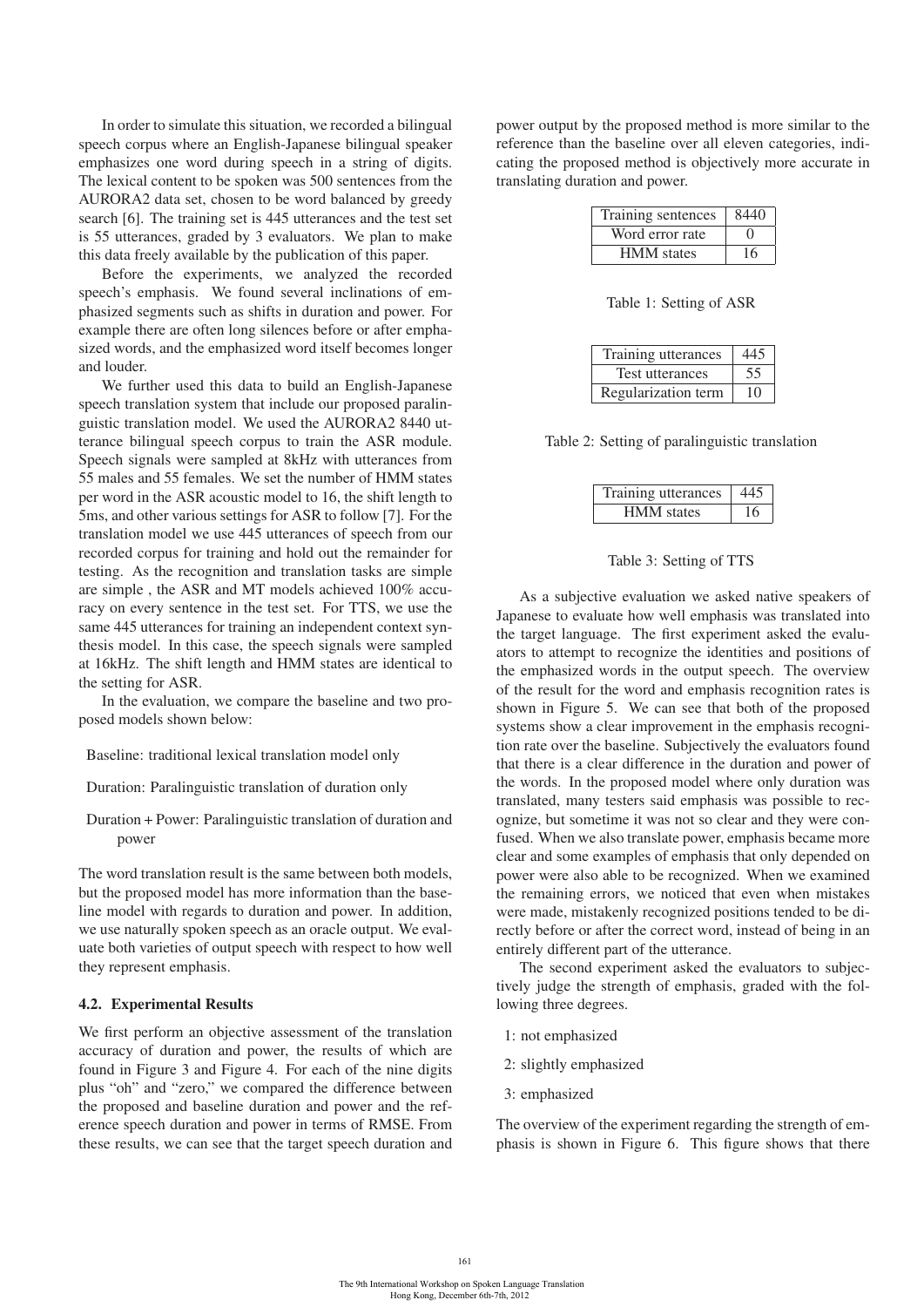

Figure 3: Root mean squared error rate (RMSE) between the reference target duration and the system output for each digit



Figure 4: Root mean squared error rate (RMSE) between the reference target power and the system output for each digit

is a significant improvement in the subjective perception of strength of emphasis as well. Particularly, when we analyzed the result we found two interesting trends between duration translation and duration and power translation. Particularly, the former method was often labeled with a score of 2 indicating that the duration is not sufficient to represent emphasis clearly. However, duration+power almost always scored 3 and can be recognized as the position of emphasis. This means that in English-Japanese speech translation, speech's power is an important factor to convey emphasis.

## 5. Related Works

There have been several studies demonstrating improved speech translation performance by utilizing paralinguistic information of source side speech. For example, [8] focuses on using the input speech's acoustic information to improve translation accuracy. They try to explore a tight coupling of ASR and MT for speech translation, sharing information on the phone level to boost translation accuracy as measured by BLEU score. Other related works focus on using speech intonation to reduce translation ambiguity on the target side



Figure 5: Prediction rate



Figure 6: Degree of emphasis

[9, 10].

While the above methods consider paralinguistic information to boost translation accuracy, as we mentioned before, there is more to speech translation than just the accuracy of the target sentence. It is also necessary to consider other features such as the speaker's facial and prosodic expressions to fully convey all of the information included in natural speech. There is some research that considers translating these expressions and improves speech translation quality in other ways that cannot be measured by BLEU. For example some work focuses on mouth shape and uses this information to translate speaker emotion from source to target [1, 11]. On the other hand, [2] focus on the input speech's prosody, extracting F0 from the source speech at the sentence level and clustering accent groups. These are then translated into target side accent groups. V. Kumar et al consider the prosody in encoded as factors in the Moses translation engine to convey prosody from source to target [12].

In our work, we also focus on source speech paralinguistic features, but unlike previous work we extract them and translate to target paralinguistic features directly and in continuous space. In this framework, we need two translation models. One for word-to-word lexical translation, and another for paralinguistic translation. We train a paralinguistic translation model with linear regression for each word pair. This allows for relatively simple, language-independent implementation and is more appropriate for continuous features such as duration and power.